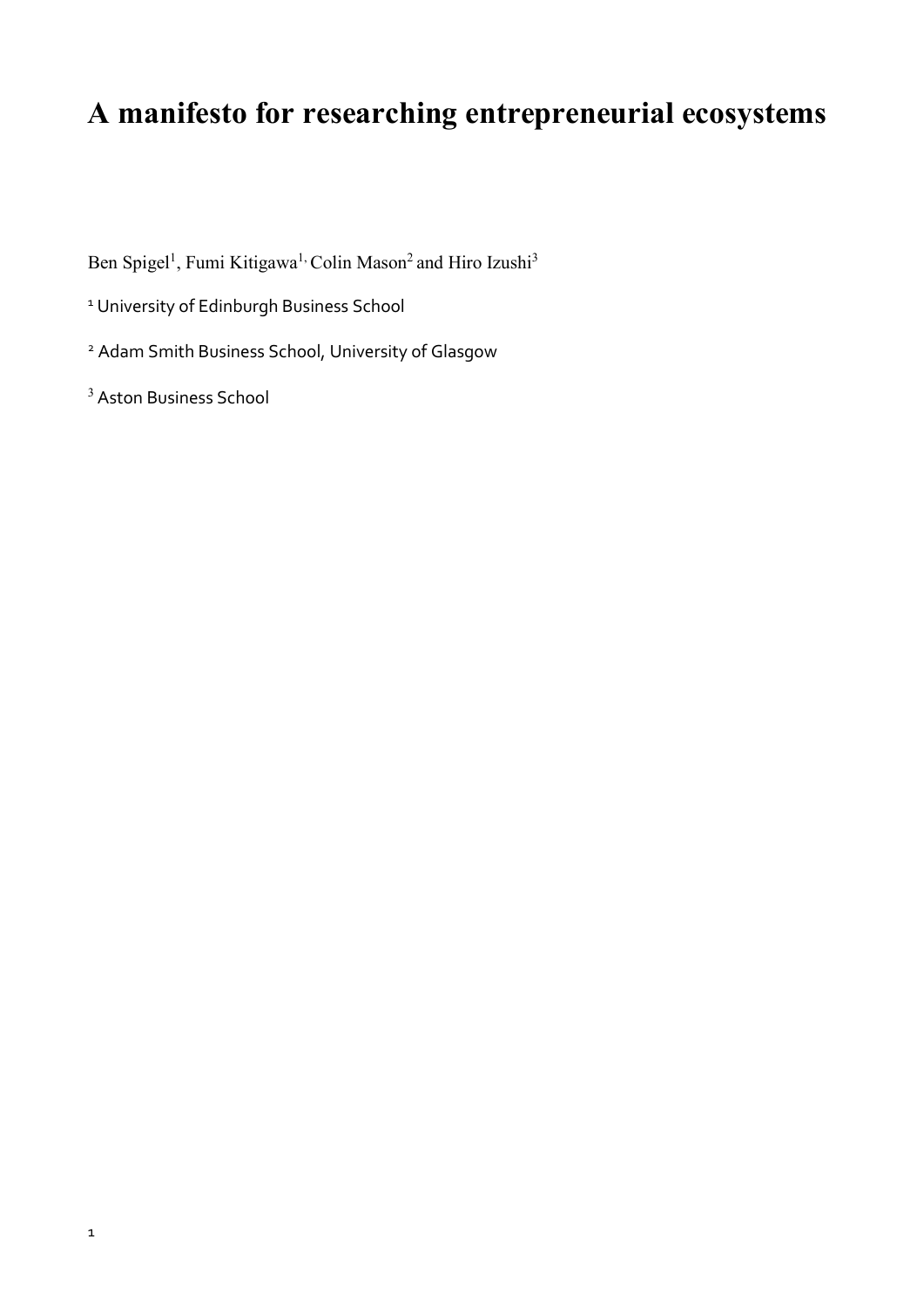# **A MANIFESTO FOR RESEARCHING ENTREPRENEURIAL ECOSYSTEMS**

# **1. THE LANDSCAPE**

Entrepreneurial ecosystems have emerged as one of the most popular new economic development policies of the decade. Governments in developed and developing economies have turned to ecosystem approaches as a way in which to create jobs, boost innovation, and, in turn, generate economic prosperity. There has been a substantial growth in interest in topics such as entrepreneurial and startup ecosystems over the past 15 years (Figure 1). Major international NGOs such as the Kauffman Foundation (Motoyama and Watkins, 2014), the World Economic Forum (2013; 2014), and the OECD (Mason and Brown, 2014) have all advanced ideas on the development of entrepreneurial ecosystems. They have been joined by a growing collection of economic development policy advisors, gurus, practitioners, and researchers who are implementing ecosystem ideas on the ground.

## FIGURE 1

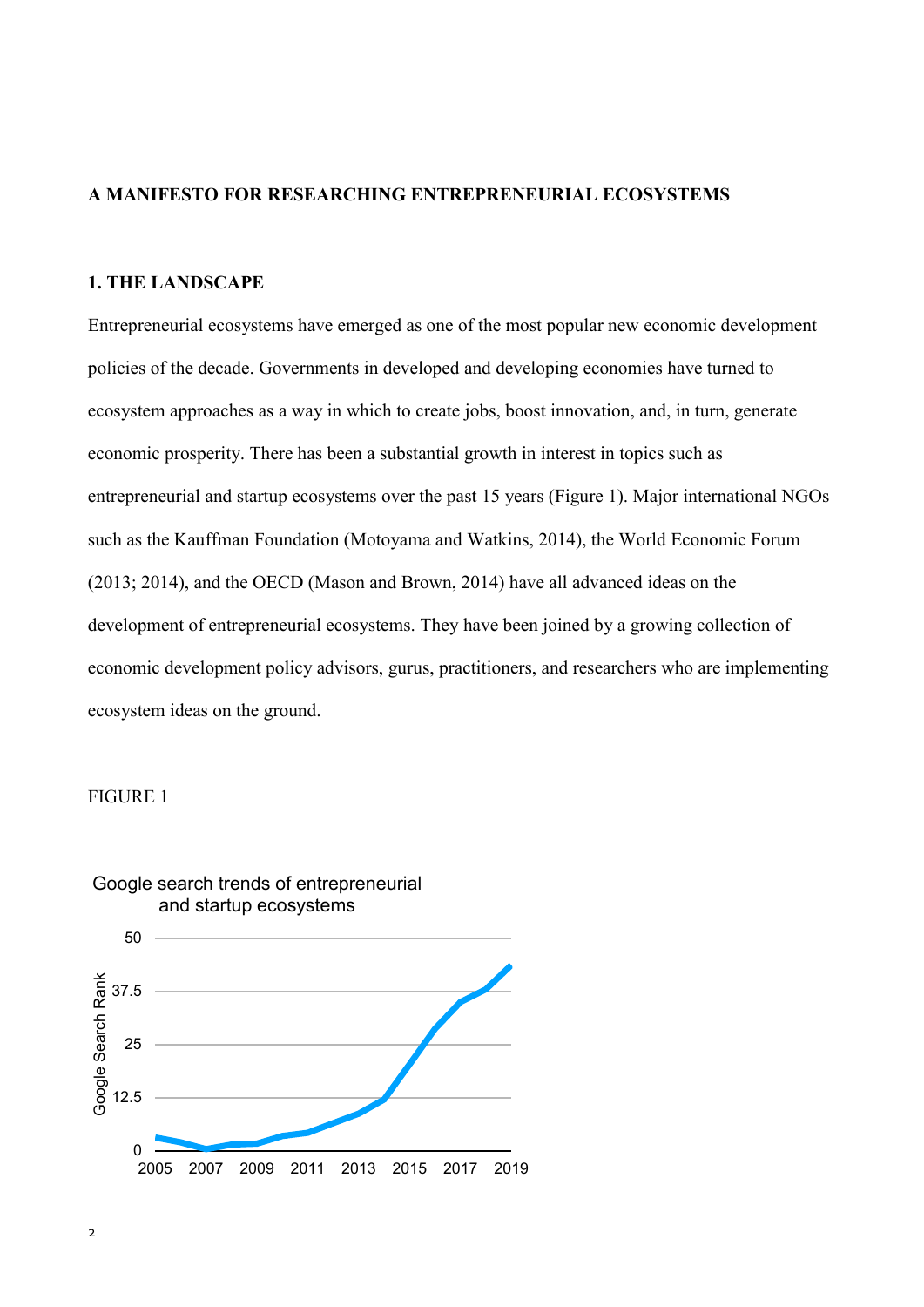The popularity of the ecosystem concept has emerged at a time of profound austerity, economic stagnation and a widening of geographical disparities in economic development in many economies. Harnessing the potential of local entrepreneurs is seen as a way in which to transform the economic trajectory of economically lagging regions, potentially helping to reverse the declines caused by de-industrialization, and automation. In the most successful cases, small nudges from public servants and local business communities can create a self-sustaining cycle of entrepreneurial innovation, growth, and re-investment. These shifts make entrepreneurial ecosystems an attractive idea for policymakers and researchers (Spigel, 2017). Unlike clusters and innovation systems, it is argued, ecosystem approaches do not call for major investments in new physical infrastructure. Rather, they seek to build an engaged community of entrepreneurial actors who can co-create the support required to help innovative new firms start and scale (Feld, 2012). Ecosystem approaches seek to harness local skills and specialties to create new value rather than depending on tax incentives or grants to attract in footloose global players who may leave as quickly as they come.

Given this, there is a need to bring together stakeholders to investigate what we know about entrepreneurial ecosystems, what we don't know, and what is needed to create the best environment for innovative entrepreneurship. This public policy interest demands critical inquiry by scholars. Much like older ideas of clusters and innovation systems, ecosystem concepts are easy to promote but hard to implement.

According to Autio and Levie (2017), entrepreneurial ecosystems are "...dynamic, regionally embedded interaction systems that drive the allocation of resources towards productive uses through the creation, operation and growth of new ventures." We define entrepreneurial ecosystems here as *the regional collection of actors (such as entrepreneurs, advisors, workers, mentors, and workers) and factors (cultural outlooks, policies, R&D systems, and networks) that all contribute to the creation and survival of high-growth ventures* (Stam, 2015). We focus on high-growth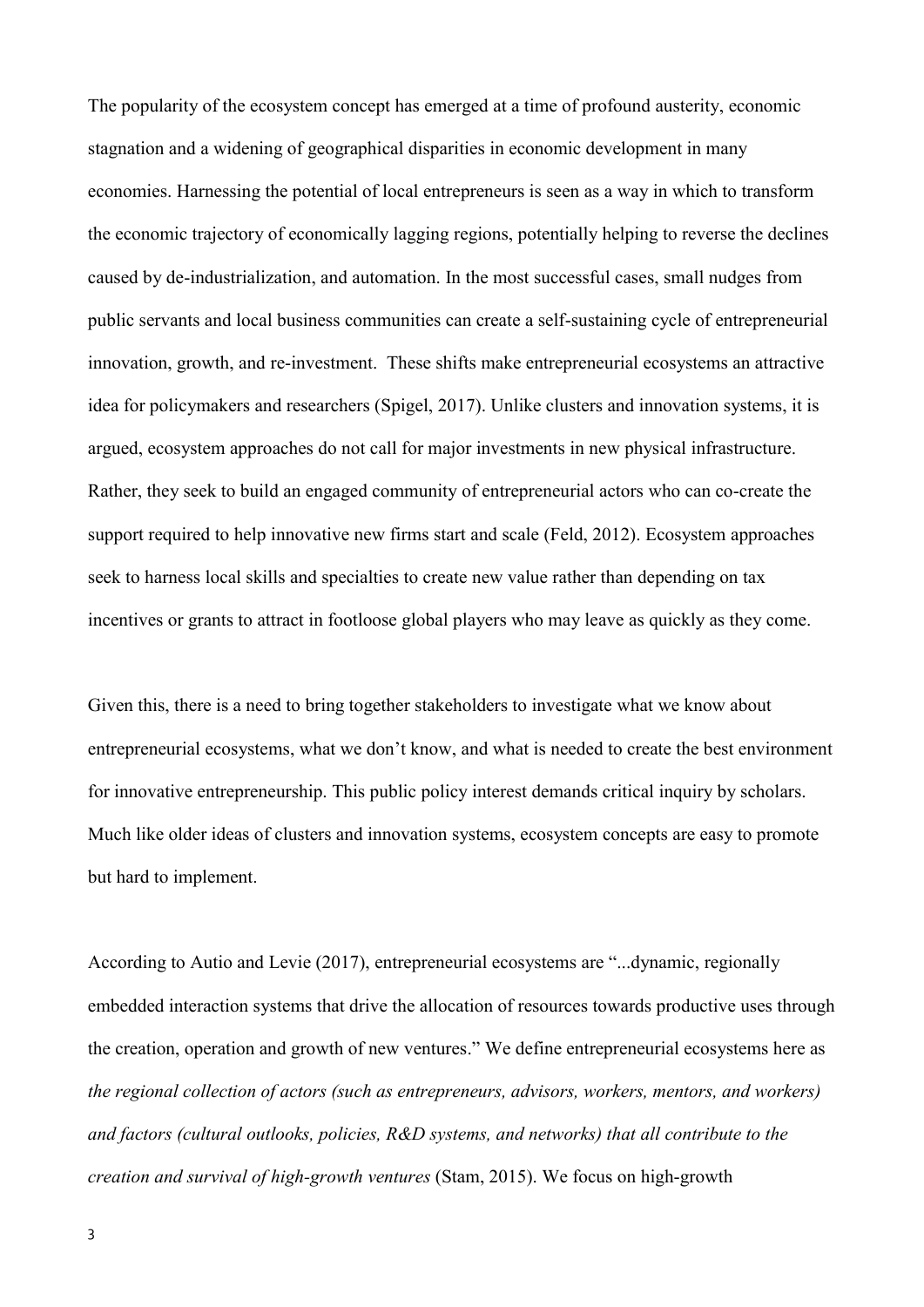entrepreneurship because it is seen as a major driver of job creation and economic growth in both advanced and emerging economies (Brown et al, 2014; OECD, 2010). Governments have a keen interest in identifying barriers to this kind of innovative entrepreneurship and are looking for new avenues to support it. Whereas in the past many regions have looked to attract new investment from multi-national companies, local entrepreneurship is now seen as a leading engine for economic development (Auerswald, 2015). At the same time, throughout the world, economic development powers are being devolved to city-regions so they can build new policies that reflect their unique resources, capabilities, and strengths, creating a new urgency for localized, contextually-sensitive policies (Katz and Bradley, 2013).

More research is necessary to understand not only what entrepreneurial ecosystems are — the types of actors and factors most associated with high-growth entrepreneurship — but also how and why certain ecosystems help increase the performance and survival of innovative firms. More research is needed on how entrepreneurial ecosystems develop and what types of events or conditions can constrain this growth. Critical research is needed to separate the possible from the impossible, to identify what best practices can be transferred from place to place, and to question the validity of the connections between high-growth entrepreneurial and overall social prosperity. Such insights will not only help policymakers and entrepreneurial communities understand how to overcome common challenges in the quest to build stronger ecosystems but will also provide insights into fundamental questions about how entrepreneurship works and how it is affected by its environment.

To address these research and policy needs, supported through the UK-Japan Social Sciences, Arts and Humanities (SSH) Connections grants under the Economic and Social Research Council (ESRC) and the Arts and Humanities Research Council (AHRC), we organized two international workshops in the UK and Japan in 2019 to help create a community of interested researchers and practitioners with the hope of identifying the most salient research questions and identify the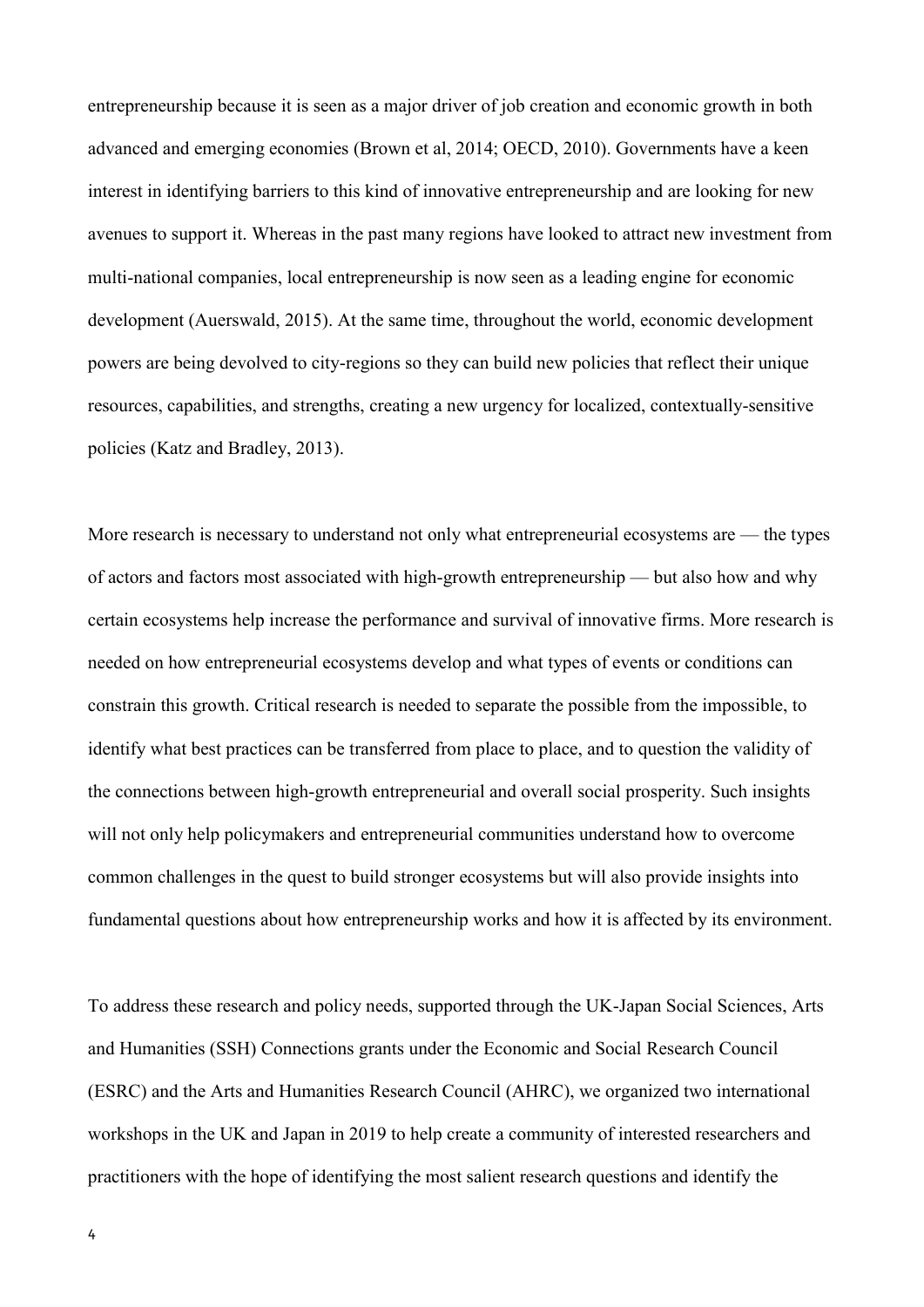challenges to building effective public policy and entrepreneurial support. This Manifesto is designed to synthesize the major themes and discussions from these workshops and sketch out a research agenda that will produce both engaged scholarship to move forward debates in entrepreneurship and innovation research and identify actionable insights and ideas that can be applied to help strengthen entrepreneurial ecosystems around the world.

At the first workshop in Glasgow (7 May 2019) –"**Measuring entrepreneurial and innovation ecosystems**" - we identified several issues facing research on entrepreneurship ecosystems. At the second workshop in Tokyo (24 June 2019) – "**Place-Based Ecosystems: Making Connections between Entrepreneurship and Innovation**", we came to realize the very different contexts and challenges facing the two different nations and regions within them, requiring different approaches to ecosystem policy. Identifying the problems is a first step to addressing them. Below, we summarize the problems that limit the policy-relevance of ecosystem research as well as its ability to grow as a self-sustaining field. We then discuss the diverse and evolving nature of policy needs, with different initiatives taken by governments at both national and local levels. We conclude with some suggestions for future research agendas.

## **2. THE PROBLEMS**

# 2.1. Problems with existing data

One of the major topics of discussion in the first workshop was the limitations of existing data sources such as government censuses, business surveys, and economic data and existing research data such as the Global Entrepreneurship Monitor (GEM). The first issue is one of scale: much of the most important data are only available at national levels<sup>1</sup>, while ecosystems function predominantly at the sub-national (e.g. city, city-region, regional) scale. National-level data hide a

1

<sup>&</sup>lt;sup>1</sup> In addition to GEM, some other examples may include: *George Mason University's Global Entrepreneurship and Development Index (GEDI)*, the *World Bank's Doing Business ranking* and the *OECD's Entrepreneurship Measurement Framework.*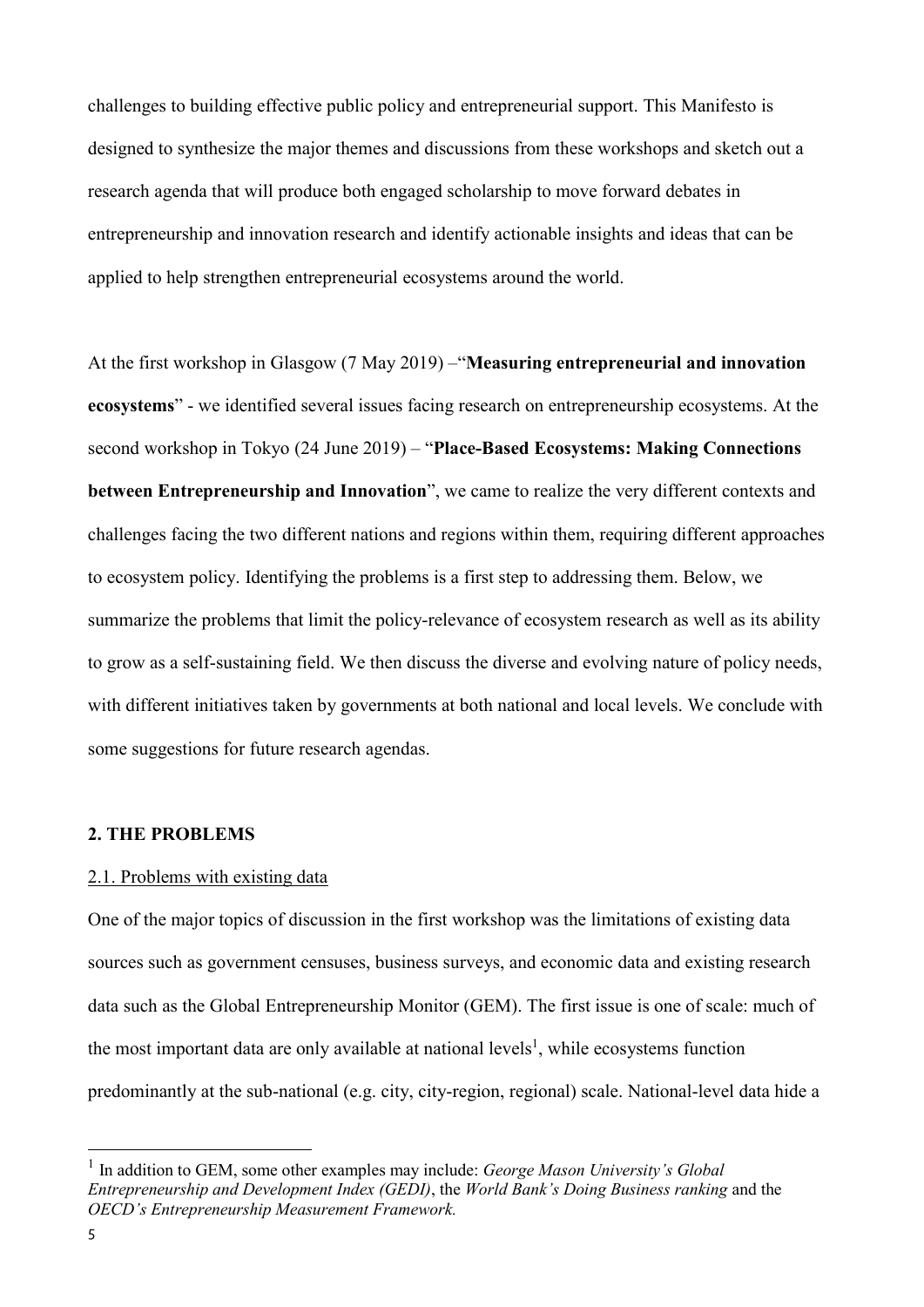great deal of variation between and within city-regions, which makes it difficult to understand the reality of the situation on the ground.

The more pernicious problem is the difficulty of gathering quantitative data on how entrepreneurial ecosystems work. This begins with the challenges of identifying "high-growth" firms — the firms that ecosystems are, in principle, designed to support. For instance, the OECD's definition of "highgrowth firms" ("All enterprises with average annualised growth in number of employees or turnover greater than 20% per annum, over a three year period") is overly restrictive and excludes many job-creating innovative firms (Daunfeldt, Halvarssonb and Johansson, 2015). Corporate registries provide very few details on the growth patterns of early stage or small firms, making it hard to identify firms beginning their scaling phase. Although some business intelligence companies are developing methods to identify these firms, such data is restricted, expensive, and rarely is available across multiple countries.

But as hard as it is to define high-growth firms, it is even harder to measure many of the actors and factors that make up strong entrepreneurial ecosystems. While a few measures such as highly educated talent (if we define this people with university degrees) and innovation (if we define this as patents or R&D investment) can be easily counted, other aspects of ecosystems such as the presence of entrepreneurial cultures, dense social networks, and pools of angel investors are much harder to measure. Existing proxy measures and expert surveys are limited in what they can tell us. We are also missing dynamic data that shows the underlying processes of how ecosystems develop and deliver benefits to entrepreneurs within them.

At the Glasgow meeting, we discussed different measurement approaches, both qualitative and quantitative. There are already different forms of 'ecosystem rankings' and a set of comparative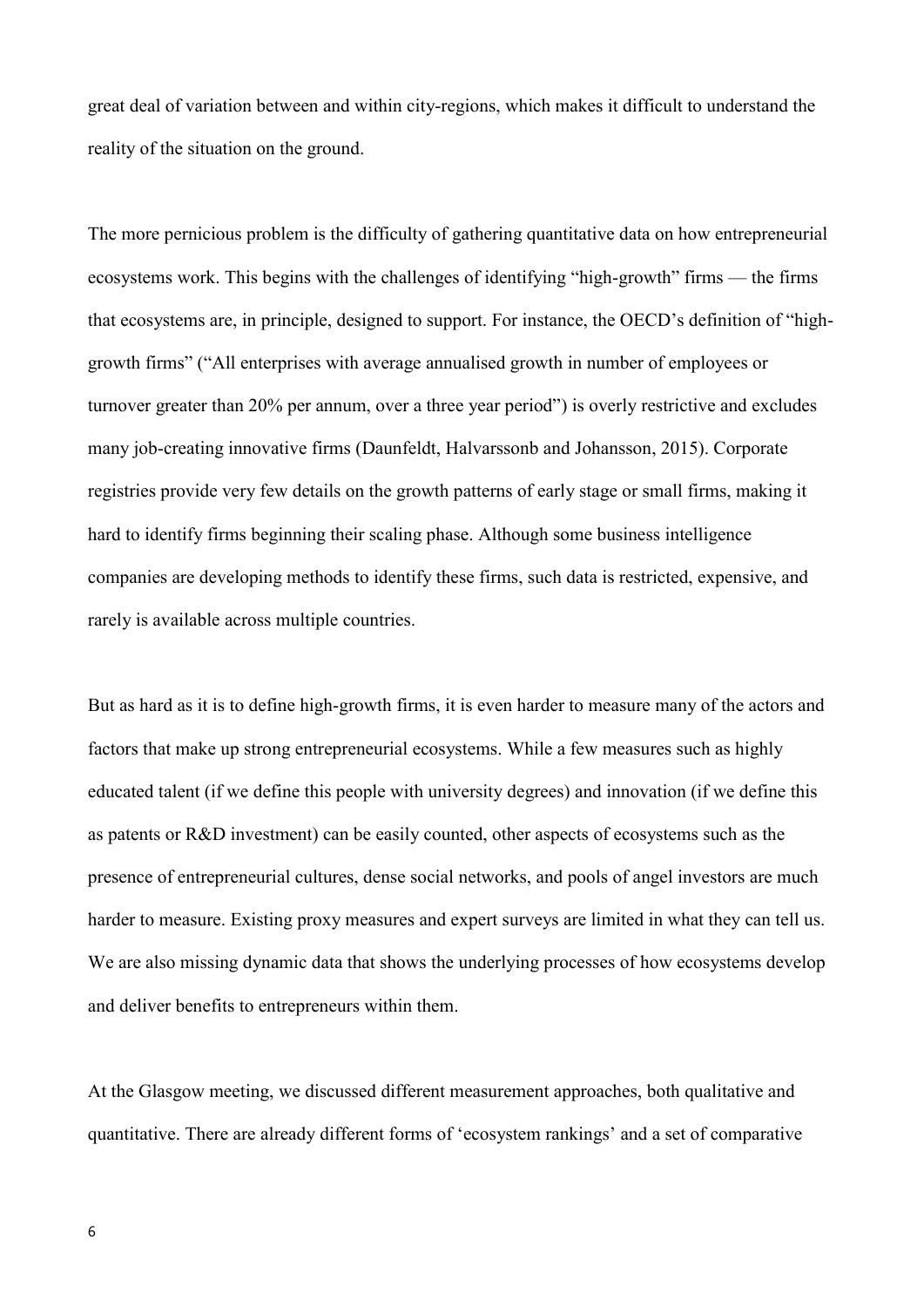measures has been developed and adopted internationally (e.g. MIT REAP Framework<sup>2</sup>). But there is a need for new and innovative metrics that can measure aspects of ecosystems that have so far been obscured. We discussed new techniques for using data from digital platforms (e.g. Meetup.com and LinkedIn) to quantify ecosystem attributes such as entrepreneurial culture and the movement of people and ideas between firms, and new ways to use data from firm websites to systematically identify innovative, high-growth firms (discussed further in Section 4).

## 2.2 The challenge of combining qualitative and quantitative insights

One of the most common themes discussed by policymakers at our workshops was the importance of bringing together findings from quantitative case studies of ecosystems with qualitative insights from discussions with key stakeholders within ecosystems. These stakeholders range from those in the public sector who are charged with supporting entrepreneurial activity to members of the business and investment community to the entrepreneurs themselves. This reflects the core arguments of practitioners like Dan Isenberg (2010) and Brad Feld (2012) that the ecosystem must be focused on the needs of the entrepreneurs themselves.

One particular issue that was discussed at both the Glasgow and Tokyo meetings was the tendency to focus on formal support rather than the informal support networks between entrepreneurs. This is often a consequence of visibility: support programmes funded by the government are easy to identify and have known directors and missions, making them easier to study. Although studying formal support programmes is important, this misses out on the complexity of what entrepreneurial ecosystems are and how they work.

<sup>2</sup> Several cities and regions in the UK and Japan, including Scotland, Wales, London and Tokyo, have participated in this programme. [https://reap.mit.edu](https://reap.mit.edu/)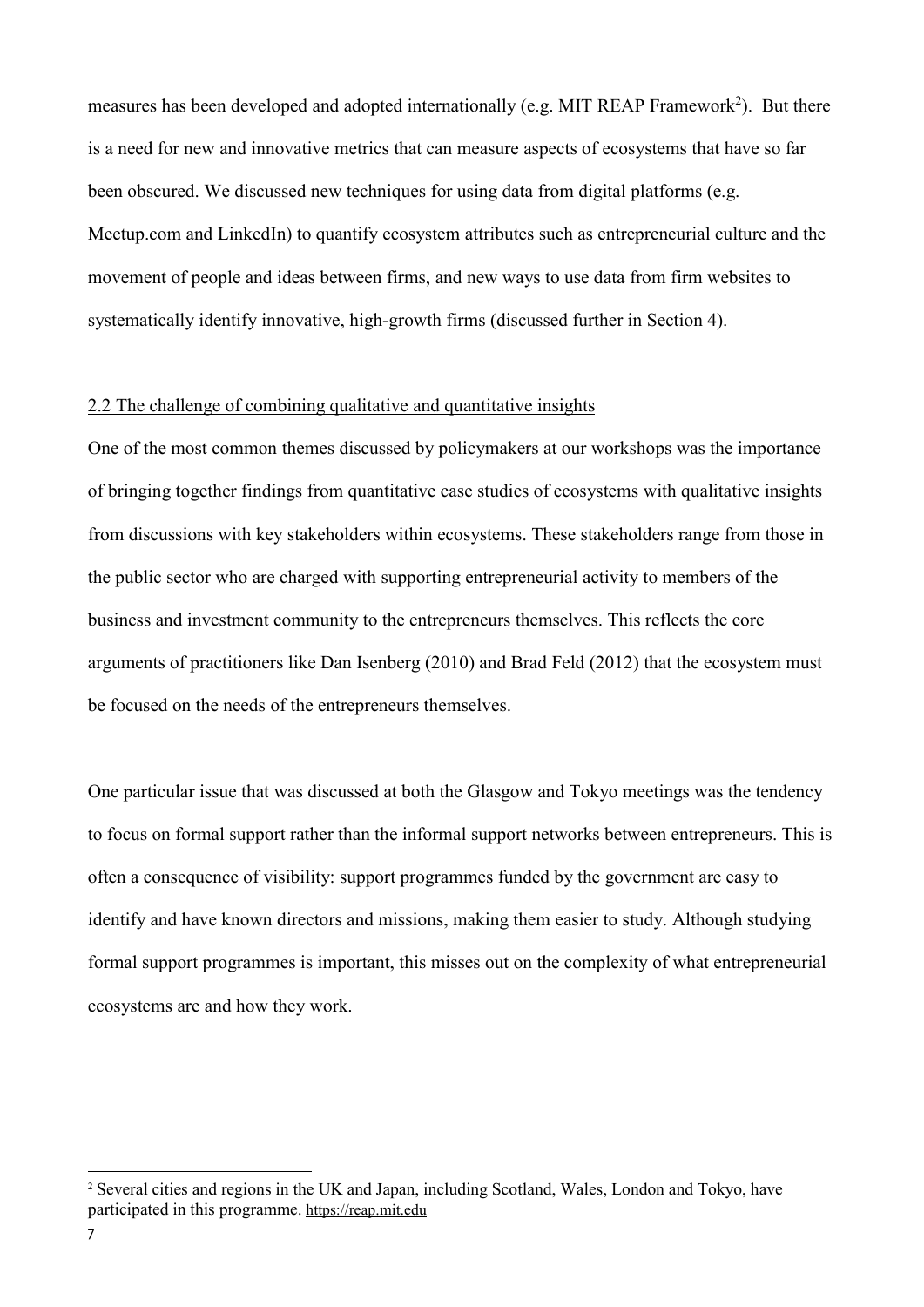But whereas an idealized view of ecosystems may have entrepreneurs as the main leaders and organizers, the reality is that they often lack the time, resources, and ability to take on this role. Possible leaders of entrepreneurial ecosystems may not be necessarily currently engaged in entrepreneurship. They may be, for example, cashed out and exited entrepreneurs, or 'hands-off' entrepreneurs who have brought in senior management people to enable them to step aside from day-to-day involvement. Other actors must take the lead by creating buy-in about the needs of entrepreneurs and the wider community and to develop short-term interventions and long-term plans. This requires more than just surveys to measure existing actors, factors, and resources in an ecosystem; it also necessitates a deep engagement with the needs of many different groups to identify and plan the best path forward. New research and engagement approaches are required to bring these groups together to build consensus and a shared vision of how the ecosystem should progress.

#### 2.3 Ecosystems as a policy buzzword

There is a long tradition of "policy fads" that are positioned as cure-alls for ailing economies. Examples include clusters, regional innovation systems, creative cities, and the attraction of mobile investment though grants and tax subsidies. Entire consulting industries have developed to sell such solutions. However well-meaning the research and practice community is, entrepreneurial ecosystems risks falling into this category. If this were to happen, we would lose the focus on building entrepreneur-focused communities that aid the scaling and innovation processes.

At this point in time, research interest in ecosystems is driven by its intense popularity in policy circles rather than more fundamental research questions. This interest can be seen at large events such as the Global Entrepreneurship Congress which feature multiple sessions on ecosystem building and investments by organizations such as the Kauffman Foundation in creating 'Ecosystem Playbooks'. These activities have contributed to a deep cynicism within research communities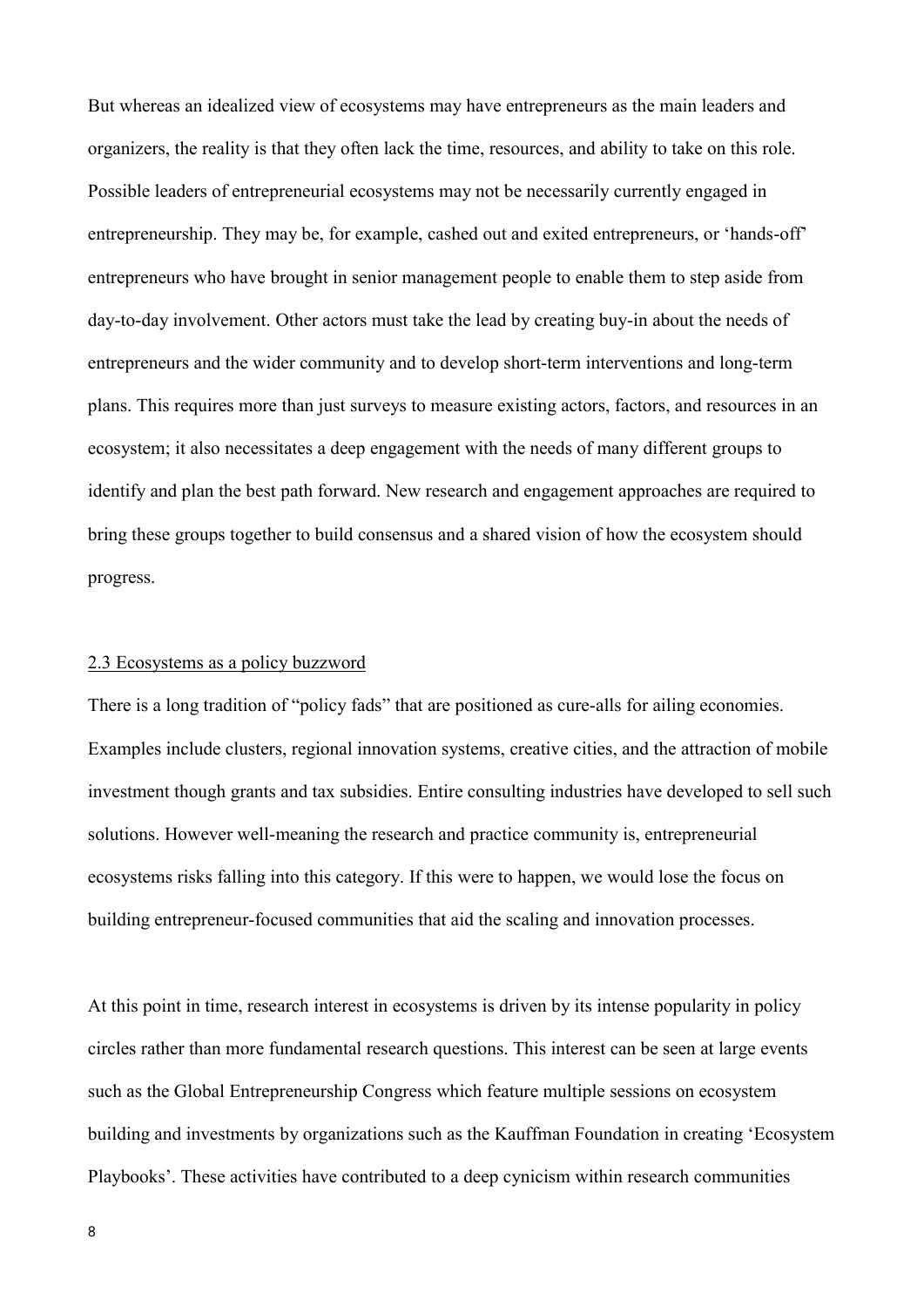whether ecosystems is a useful term or if it is just a new buzzword with a limited lifespan before the community moves on to the next economic development fad (see Martin and Sunley, 2003).

Moving ecosystems from a buzzword to a reliable robust policy idea requires more systematic research. Critical, independent research is needed to both aid regions in building effective entrepreneurial ecosystems, but also to identify when such developments might not be feasible. Ideas about how ecosystems work cannot simply be transferred from one place, such as Silicon Valley, and applied to a different context such as Tokyo or Glasgow. There is a need for nuanced understanding of how the nature of a place, its people, and its politics affects how strong ecosystems can develop and become embedded in a society.

## 2.4 Inclusion and Exclusion in Ecosystems

Both policy and research on entrepreneurial ecosystems have focused on a small segment of firms: digital startups and scale-ups. This reflects both the interest of the major practitioners who helped establish its popularity<sup>3</sup> as well as a broader bias in the research literature towards high-tech firms (Aldrich and Ruef, 2018). To be sure, technology firms have the potential to scale by developing new digital products that can be sold globally for comparatively little upfront investment. However, this focus ignores the evidence that high growth firms (HGFs) are not predominantly high tech (Brown, Mawson and Mason, 2017) and excludes the large number of potential entrepreneurs who are not in technology sectors.

Entrepreneurship, including high-growth entrepreneurship, occurs in multiple sectors, ranging from food and drink to tourism to fashion to creative industries. This is particularly true in emerging economies in general, where technology entrepreneurship is limited by a number of intractable macro-economic factors that cannot be overcome by ecosystem policies alone. A hotel that draws

<sup>3</sup> Brad Feld founded the Techstars incubator. <https://www.techstars.com/brad-feld/>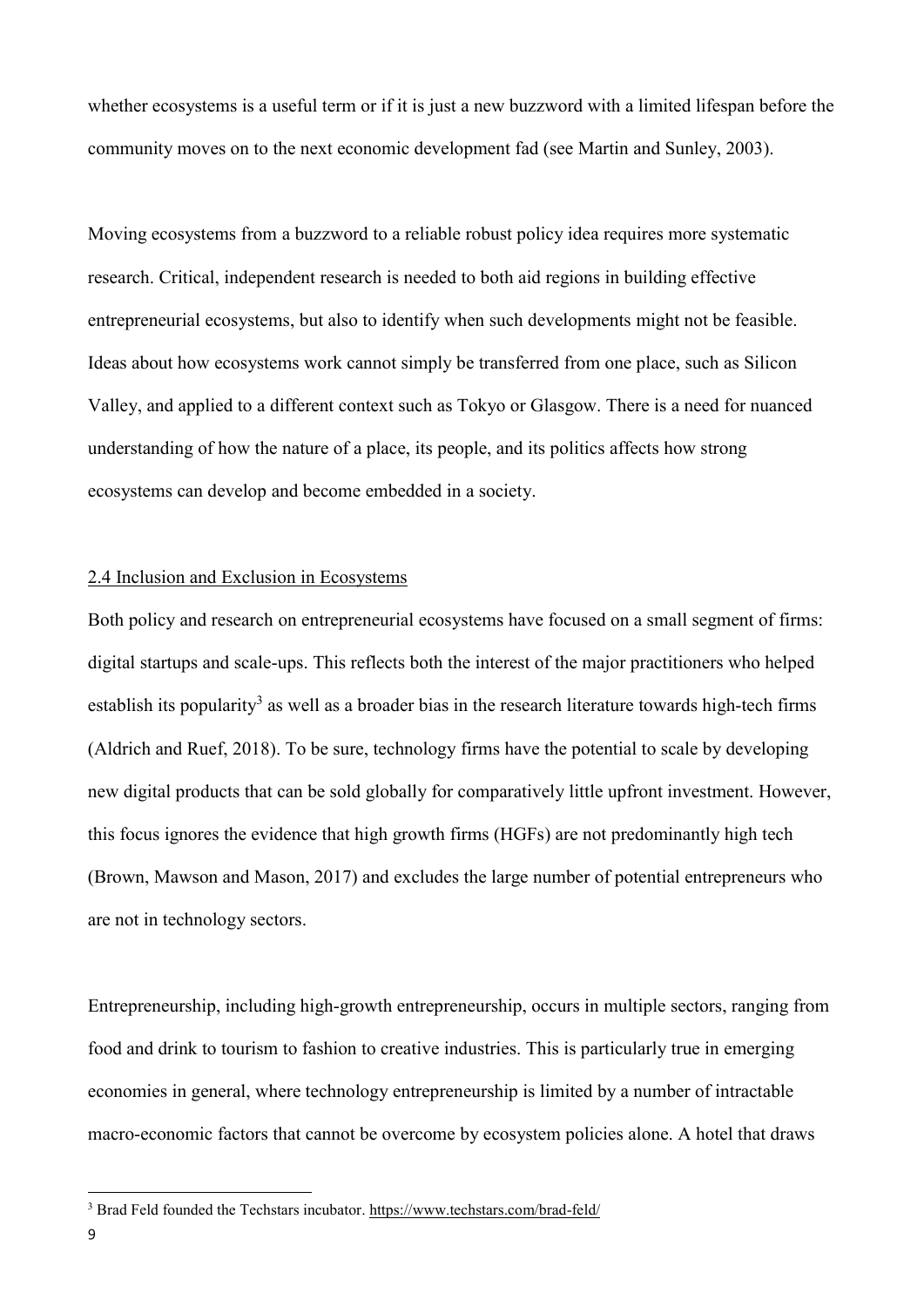upon its home region's cultural heritage to attract tourists is likely to have a greater economic impact than an app development startup. There is also an urban bias in the ecosystem literature. In smaller cities and towns and rural areas, there are a different range of entrepreneurial practices and opportunities (Roundy, 2017). Instead of building a technology entrepreneurial ecosystem in a rural area, it may be possible to build an ecosystem of food, travel, or leisure entrepreneurs. If we focus too much on creating and building ecosystems aimed at urban technology entrepreneurship, we are implicitly excluding entrepreneurial activities in these other geographies.

Different demographic groups of entrepreneurs (e.g. women, minority, migrant, indigenous groups, the Third age, and other types of entrepreneurs) may have preferences for different approaches with a diverse range of their entrepreneurial activities. They may be implicitly or explicitly excluded from discussions of high-growth entrepreneurship. Consequently, these groups may fall outside a stereotypical view of who is a 'legitimate' or 'mainstream' entrepreneur. Research must move beyond the limited scope of technology entrepreneurship to embrace a broader view of what (highgrowth) entrepreneurship is and who it is for.

## 2.5 Parsimony or Complexity

Research on ecosystems is caught between two research traditions. The first, dominant in economics and management theory, is based around building parsimonious, generalizable models of real-world phenomenon. The goal is to create a simplified model of the world that can explain phenomena across a wide array of different contexts. The second research tradition, which is most often found in economic geography but is also widely represented in entrepreneurship research, instead explores the complexity of different situation and contexts, seeking to identify how these complex systems operate. While these differences can be portrayed as the divide between quantitative and qualitative methods, this represents a more fundamental difference in how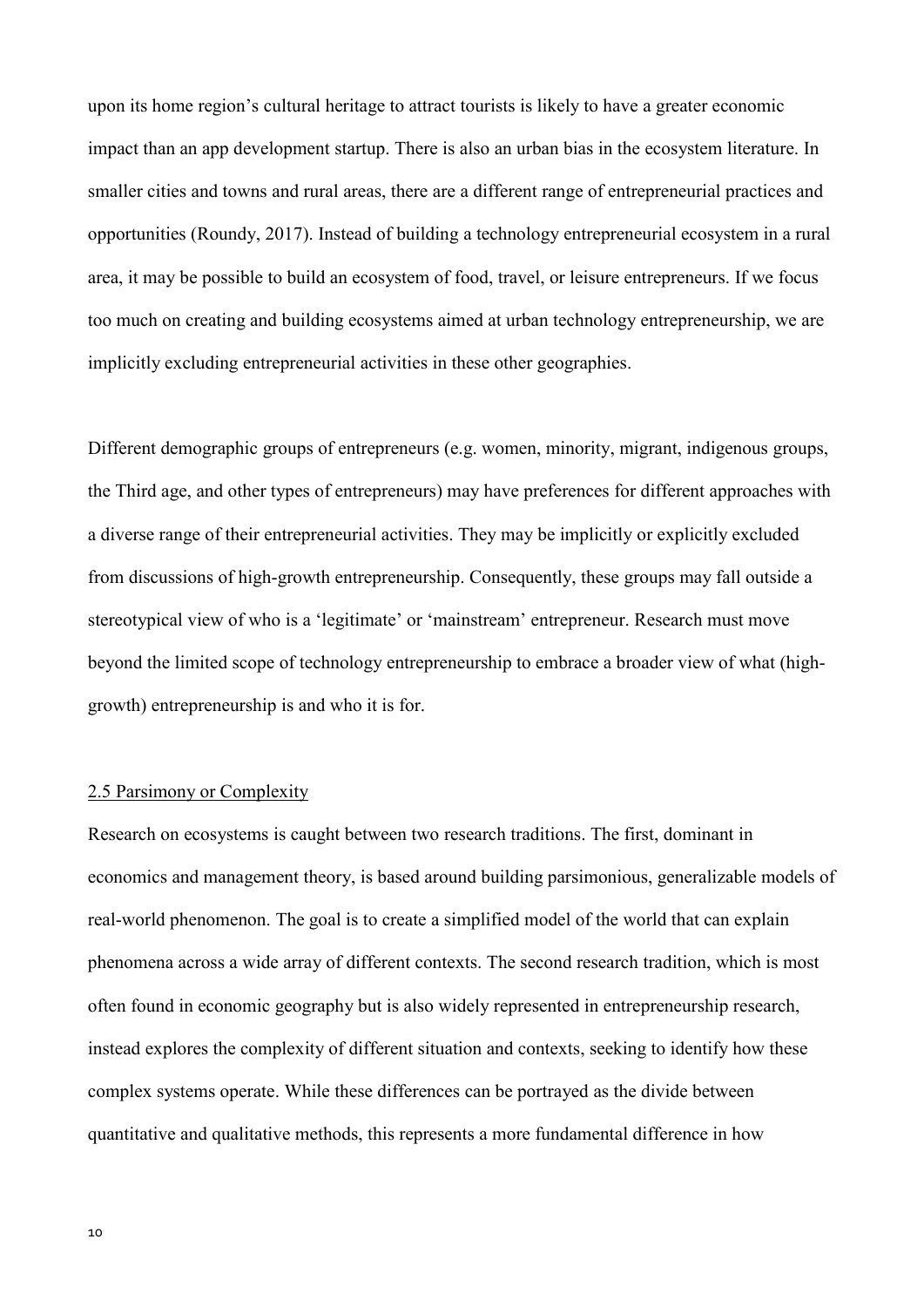researchers see the world. But this is not an 'either/or' situation: ecosystem research is enriched by both approaches.

We must ensure that a variety of different perspectives are embraced in order to build a vibrant research domain that contributes to both economic development policy and our broader understanding of the entrepreneurship process.

#### **3. POLICY DIVERSITY**

#### 3.1 Diversity of policy contexts and actors

At both the Glasgow and Tokyo workshops, we saw evidence of strong buy-in from the highest levels of government. Representatives from national and local governments attended both meetings and shared details of their latest policy initiatives. This made the diversity of policy readily apparent. There are different roles for local governments at different levels: the importance of designing multi-scalar support mechanisms for start-ups and small and medium enterprise (SME) innovation was pointed out. In the Japanese context, growing roles are recognized for municipalities (i.e. cities and towns) rather than at the prefectural level (Okamuro, Nishimura and Kitagawa, 2019). Large metropolitan cities and smaller towns and places need to collaborate more to create and build larger ecosystems and enhance cross/inter-sectoral collaboration. However, challenges for such horizontal collaboration are recognized in terms of the complexity of 'identities' of places.

The very diverse contexts and challenges facing the two different nations have led to distinctive approaches to ecosystem policy. In Scotland, policy challenges are found in terms of scaling-up due to limited sources of sources of local investment and a small local market, In Japan, ecosystem policies are forced to engage with much larger societal issues: how to deal with the implications of a shrinking population and stagnant national economy, as well as promoting entrepreneurial culture.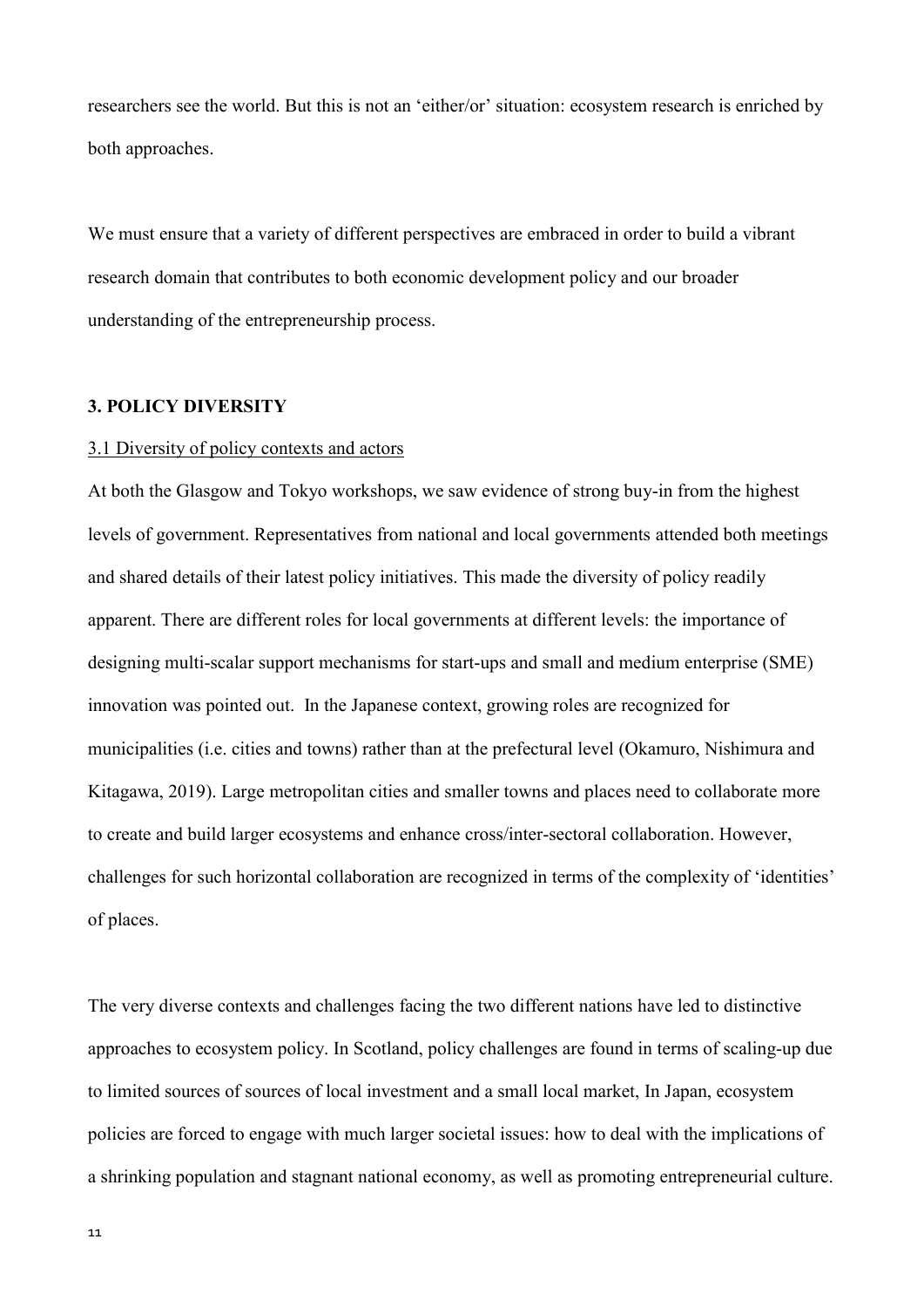The Scottish policies have been based on a diffuse network of support organizations and stakeholders brought together by both government effort (such as the *Scotland CanDo* framework) and entrepreneur-led organizations such as *Entrepreneurial Scotland*. The Japanese approach has been more top-down, led from the central government - Cabinet Office, and the Ministry of Economy, Trade and Industry (METI). Local governments, including large ones such as Tokyo Metropolitan Government and Osaka Prefectural Government also play active roles. There are exemplars of strong place-based leadership and significant local efforts by cities of different size, such as the 'Startup City Fukuoka'<sup>4</sup> initiative, and technology-based local entrepreneurial initiatives as in the case of Tsuruoka City (Nishizawa and Gibson, 2018).

## 3.2 New models of ecosystem policies and governance

It is appropriate to recall the ecological and biological perspective of the ecosystem concept (Isenberg, 2016). Here the ecosystem is defined as "a biological community of interacting organisms and their physical environment". Ecosystems cannot be created top-down. Can entrepreneurial ecosystems be built, or do they emerge naturally? Questions remain about the roles of government and policies: What is the feasible and appropriate role of government – is it as 'curators' rather than 'builders'? Picking and choosing 'good practices' in the ecosystem at a particular point in time may not work – in the long term, different elements of the ecosystem influence each other, and particular policy measures will have unintended consequences.

Existing studies on governance point out that large-scale social change comes from better crosssector coordination rather than from the isolated intervention of individual organizations (Kania and Kramer, 2011). The ecosystem approach needs to include experimental governance from a systemic point of view – with goals, metrics, and decision making that involve a widening circle of actors (Brooks, Vorley, Gherhes, 2019). Balancing policy measures for both short-term growth (i.e.

<sup>4</sup> Startup City Fukuoka<https://startup.fukuoka.jp/>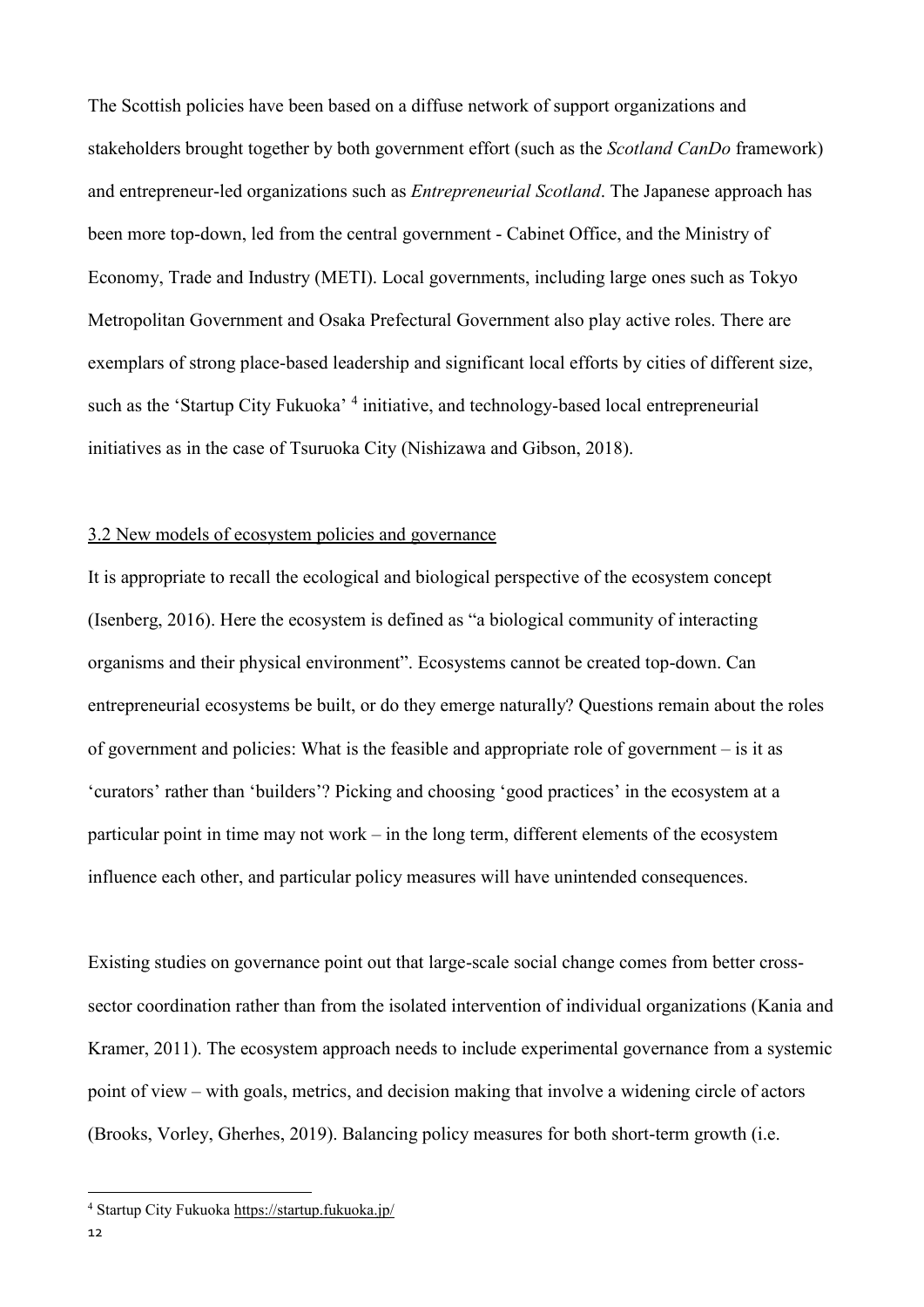gazelles) and more locally-embedded, long-term growth is needed. This raises the question: what might be effective policies and who is the appropriate actor for implementing them? The importance of longitudinal data and collaboration between academic, private, and government sectors for the setup of data collection and management is imperative. More explicit start-up and entrepreneurial ecosystem models for non-metropolitan towns, older industrial towns (Beattie and Fothergill, 2018) and rural areas are required across different national contexts.

What this suggests is that there is a need to build a typology of ecosystems and ecosystem policies and governance. This typology should be built from the ground-up by studying ecosystems in places throughout Asia, Eastern and Western Europe, North and South America, and Africa, in both developed and emerging economies, and advanced and lagging regions (Potter and Lawton Smith, 2019). Asia offers the potential to ask new questions of entrepreneurial ecosystems; for example, does a mega-city like Tokyo have a single ecosystem or multiple, distinctive district-based ecosystems? Further research is required also to investigate entrepreneurial ecosystems in nonmetropolitan areas.

## **4. NEW DIRECTIONS OF TRAVEL**

There have been several recent developments in entrepreneurship research both in terms of new data sources through the use of social media and also in terms of innovative research methodologies, where entrepreneurial ecosystem approaches are influencing the state of the art in entrepreneurship research and policy. When combined with new data sources, these new methodological approaches represent a way to overcome some of the empirical and policy challenges discussed earlier, and have the potential not only to direct policy efforts but also to understand the complex interrelationship between elements of an ecosystem and thereby help develop the research domain of entrepreneurial ecosystems.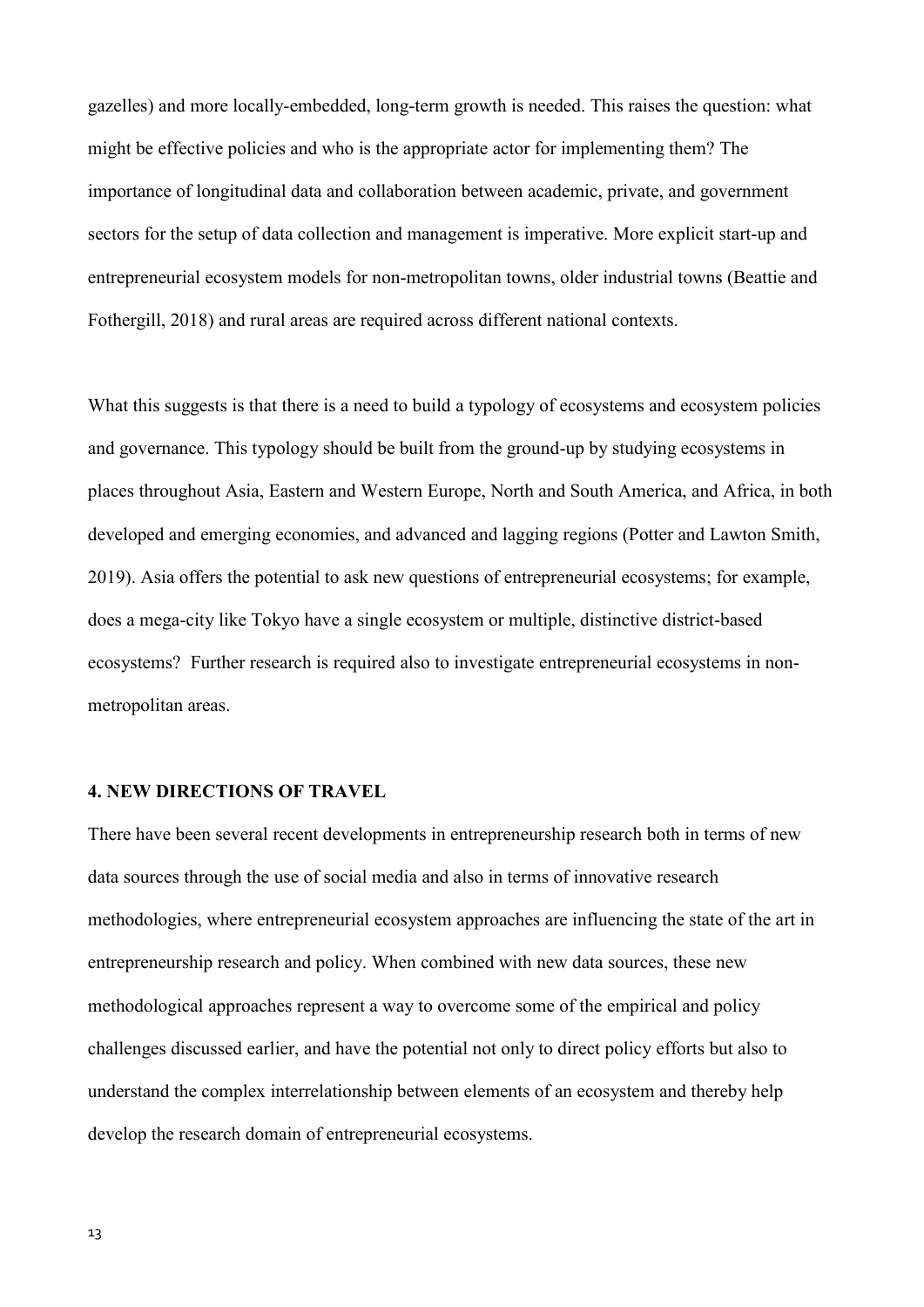#### 4.1 New Data Sources

As discussed earlier, there are significant limitations in what existing data can tell us about how entrepreneurial ecosystems work and their impact on the broader economy and society. But new data sources are being developed by researchers to better understand these processes. These include work to create alternative data sources from internet sources such as social media and company webpages. This has been demonstrated in the TechNation reports (2016) on the UK's digital economy, which uses data from sources such as Meetup,com, GitHub, and Glassdoor to show trends in jobs, skills, and networks. Other researchers have built machine learning tools to create new classifications of firms to better identify scale-up firms and technological innovation. These new data will provide valuable insights into how entrepreneurs engage with, and are impacted by, their ecosystems in ways not previously possible.

One of the most promising new directions for data are the use of social media and other nongovernmental data (Feldman & Lowe, 2015). New business directories like Crunchbase and AngelList provide immediate, up-to-date information on new entrepreneurial firms, investment trends, and product introductions. Nevertheless, Crunchbase and AngelList only capture what is visible, and there is a considerable amount of invisible activity that is not captured by these data sources.<sup>5</sup> Social media sites like Twitter, LinkedIn and Instagram have the potential to shine new light on not just who entrepreneurs are, but also what they are doing and how they interact both with each other and other ecosystem actors. Platforms such as Meetup.co and Slack allow new perspective on the networks within and between ecosystems, with the potential to understand the flow of knowledge and insight in ways that were previously not possible. There is a need to build new innovative research methodologies by using these new data and newly available analytical

1

<sup>5</sup> For example, Crunchbase does not record all of the investments made by Scottish angel groups. See Mason et al., 2019.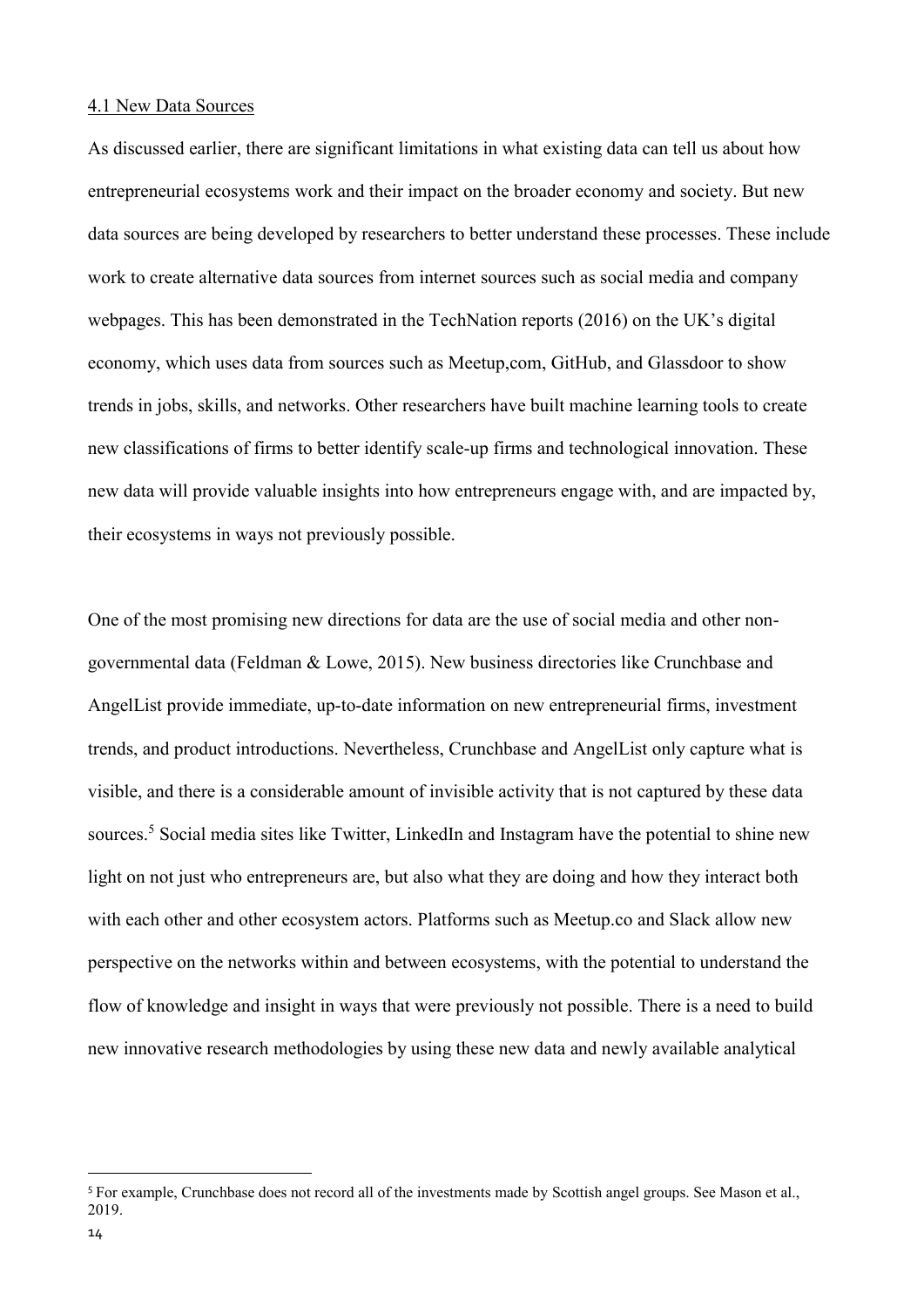tools and data infrastructures, but at the same time recognizing the limitations of such new approaches (Nathan and Rosso, 2015).

The meetings also highlighted a very different direction of data source development based on collaborative links between the government initiative, commercial business database and academic research in Japan. The *Regional Economy Society Analysing System (RESAS)*, was launched in Japan in 2018 as an open digital data platform aggregating and charting public and private data on industrial structure and population dynamics. This is known as "the world's largest visualization system for a nation's economic big data", 6 and would appear to have a potential for ecosystem policy analyses especially for those working at local government and open new opportunities for collaboration between the government and academia as well as citizens.

#### 4.2 New Methodologies

Along with new data sources, researchers have been applying novel research methodologies to better understand entrepreneurial ecosystems. . The bottleneck methodology, a statistical way to understand the relationship between different ecosystem elements and to identify which attributes need the most development in order to improve overall scaling efforts, has been used by the EU to better understand the strengths and weaknesses of regional ecosystems (Szerb et al., 2014; Szerb, Lafuente, Horváth, & Páger, 2018). New qualitative methods such as Qualitative Comparative Analysis (QCA) show great promise in helping to reveal the diversity of different types of ecosystems (Coduras, Clement, and Ruiz, 2016). QCA methods allow researchers to explore how different configurations of elements can lead to the same outcomes, allowing for more explanatory space that encompasses the variety of different ecosystem types. This approach is useful for

1

<sup>&</sup>lt;sup>6</sup> [https://apolitical.co/solution\\_article/japan-has-built-the-worlds-largest-national-economic-data-viz-tool/](https://apolitical.co/solution_article/japan-has-built-the-worlds-largest-national-economic-data-viz-tool/) accessed 4 October 2019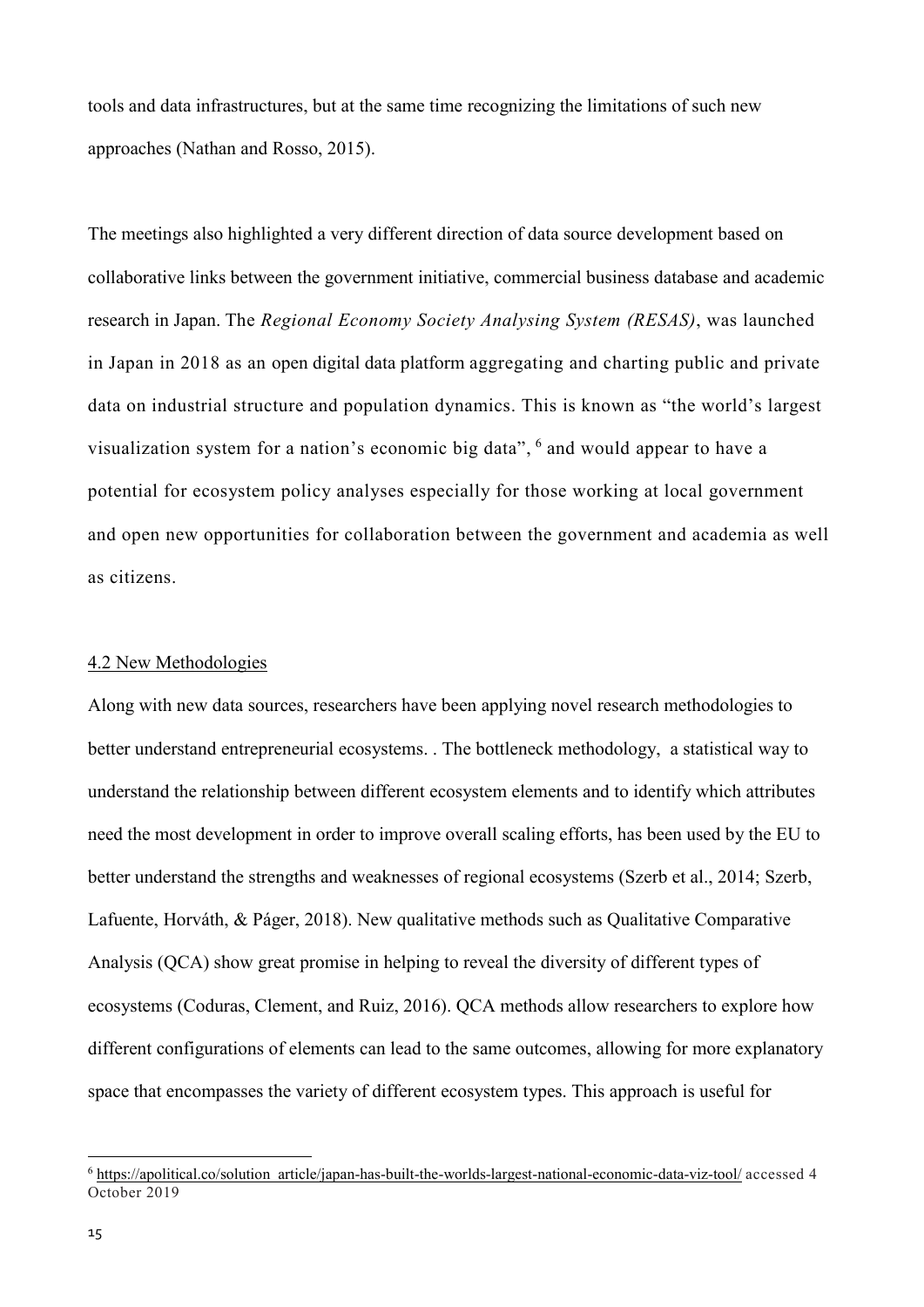establishing what types of regional attributes are required to achieve higher rates of scale-up entrepreneurship and what types of individual and firm attributes are required to successfully engage in local entrepreneurial communities. In order to better capture regional ecosystem attributes than the existing national-focused approach (e.g. the GEM national survey) new data collection and subnational indices have been implemented in a limited number of cities and regions around the world (Sternberg, von Bloh, and Coduras, 2019).

More methodological innovation is required to better capture the subtle ways in which ecosystems work. Ecosystems inherently involve a complex interplay between a variety of different localized economic, social, policy and cultural factors along with the individual attributes of entrepreneurs and firms. Revealing this interplay is crucial to understand how ecosystems work. There is also a need for more nuance in how we understand the connections between a region's resources, culture, and structure with outputs such as entrepreneurial action and firm growth. There may not be clear lines of causality in ecosystems, particularly when thinking about the impacts of individual policies or support programs. It is this focus on the interplay between local and individual factors that makes ecosystems a unique research domain and a fertile area for methodological innovation.

#### **5. NEW QUESTIONS AND NEXT STEPS**

The purpose of these workshops was not to define a new research agenda but rather to bring together interested researchers and policymakers to identify the most pressing questions that need answers. Throughout the two workshops, it became apparent that more granulated understanding of ecosystem thinking is required, with greater consideration of the institutional context given the heterogeneous nature of places and complex interactions between actors and networks (Huggins, Izushi, Prokop and Thompson, 2015). These questions help shed light on difficult policy problems around how best to identify and support productive, high-growth entrepreneurship and if and how successful policies from one place can be replicated elsewhere. This depends on specific contexts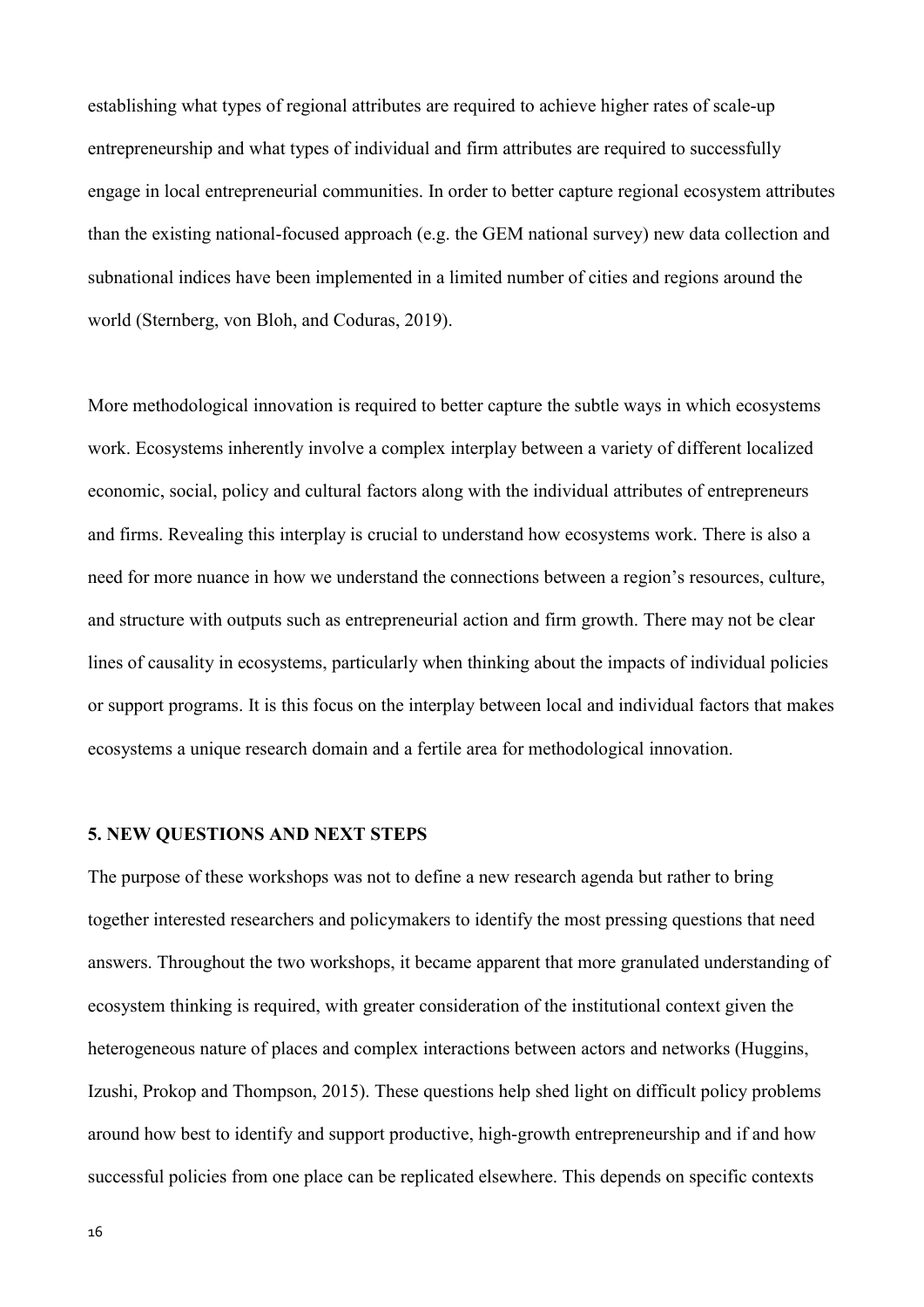that define the 'success' for a place-based ecosystem. These questions also help provide a deeper understanding of the entrepreneurship process as a socially embedded phenomenon that is affected by where it takes place.

Beyond Japan and the UK, we recognize the multiplicity of entrepreneurial ecosystem models across countries in East Asia, North America and Europe. There is a dearth of evidence as to:

- 1. What are key drivers of the diversity of entrepreneurial ecosystems?;
- 2. How do different entrepreneurial ecosystems vary in their performance?

We need to investigate the institutional factors further that could help us explain the differences between the different ecosystems. Another interesting point of reflection from cross-national perspectives is the time dimension. For example, one of the speakers at the Tokyo workshop made the following observation: "for both innovation and entrepreneurship, it takes 10 years for a firm to change their culture of the organization". Can regional cultures, in which firms are embedded, change within a similar time span? Recent studies in Germany show that "regional entrepreneurship culture" has remained almost unchanged over the last century (Fritsch and Wyrwich, 2014) . This opens up a set of interesting policy questions: how does a regional culture of entrepreneurship emerge and what can policy do to stimulate the development of such a culture? Can governments sustain long-term entrepreneurship cultures through changes in economic conditions so that substantial changes can be identified at both micro (e.g., firm, individual) and macro levels (Fritsch and Wyrwich, 2014) ? How does learning take place as part of the entrepreneurial ecosystems (Pugh, Soetanto, Jack and Hamilton, 2019)? This may suggest the need for research on those rare places that have shifted from low level of entrepreneurship to high levels of entrepreneurship.<sup>7</sup> It is also important to understand how different resources and capabilities (e.g. human, financial, technological) are recycled in the ecosystem, and move between ecosystems (e.g. mobility of

<sup>7</sup> e.g. Washington DC (Feldman and Francis, 2010) and Ottawa (Mason, Cooper and Harrison, 2002).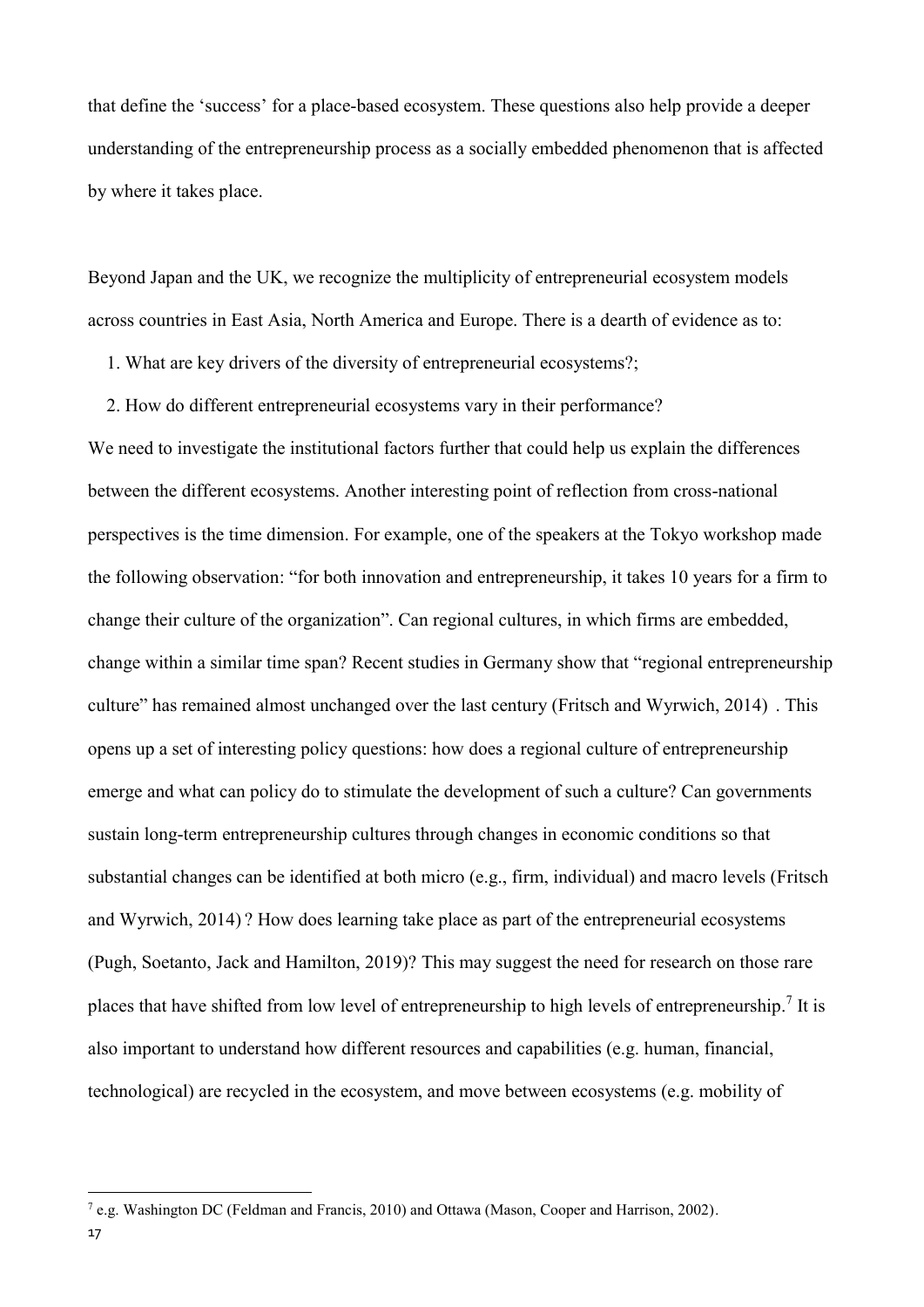talents, graduate start-ups). Local capability changes over time, and support mechanisms need to evolve accordingly.

But above all, new approaches should give voice to communities that have so far been excluded from ecosystems research. This should include a renewed focus on women (McAdam, Harrison and Leitch, 2019), minority, indigenous, disabled and older entrepreneurs who are often implicitly or explicitly excluded from discussions of high-growth entrepreneurship. Their experiences may be missed by existing methods that focus on a narrowly defined band of so-called 'high-tech firms' or that use samples derived from organizations that have inherently exclusionary selection processes like venture capital firm or accelerators.

**Acknowledgements.** This paper draws on the outcomes of the international collaborative project supported under the ESRC-AHRC UK-Japan Social Sciences, Arts and Humanities (SSH) Connections grants: "Entrepreneurial and Innovation Ecosystems in the UK and Japan - Place-based policy scenarios and options" (ES/S013587/1). We acknowledge the contributors to the seminars. The views expressed here are those of the authors.

# **REFERENCES**

- Aldrich, H. E., & Ruef, M. (2018). Unicorns, Gazelles, and Other Distractions on the Way to Understanding Real Entrepreneurship in the United States. *Academy of Management Perspectives*, *32*(4), 458–472. http://doi.org/10.5465/amp.2017.0123
- Auerswald, P. (2015). Enabling Entrepreneurial Ecosystems. In D. B. Audretsch, A. Link, & M. Walshok (Eds.), *The Oxford Handbook of Local Competitiveness*. Oxford: Oxford University Press.<http://doi.org/10.1093/oxfordhb/9780199993307.013.4>

Autio, E. and Levie, J. (2017) Managing entrepreneurial ecosystems. In Gorkan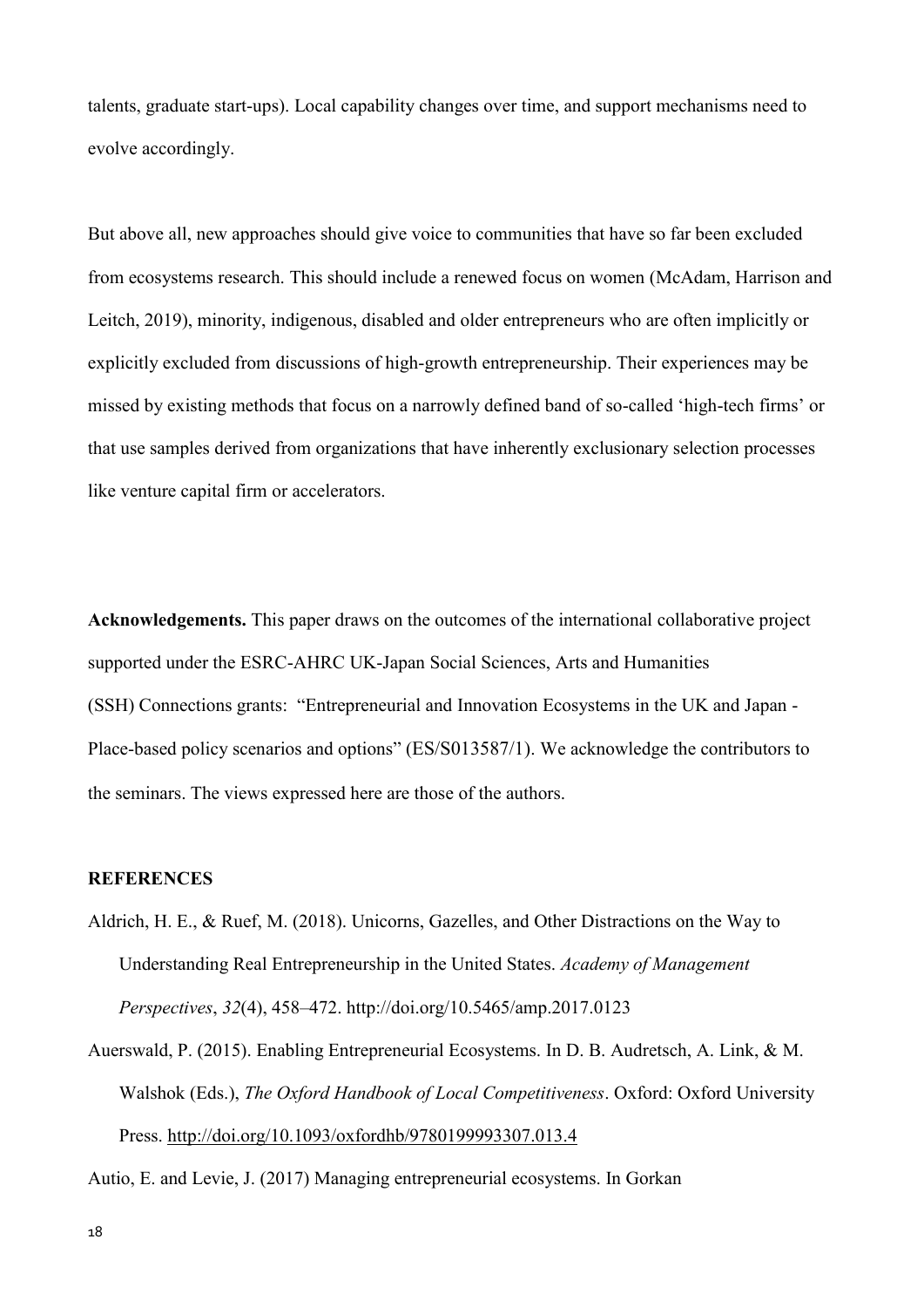Ahmetoglu, Tomas Chamorro-Premuzic, Bailey Klinger and Tessa Karcisky (eds.), The Wiley Handbook of Entrepreneurship.pp.423-452. Chichester: John Wiley & Sons.

Beatty, C. and Fothergill, S. (2018) The contemporary labour market in Britain's older industrial towns. Centre for Regional Economic and Social Research, Sheffield Hallam University. [https://www4.shu.ac.uk/research/cresr/sites/shu.ac.uk/files/labour-market-britains- older-](https://www4.shu.ac.uk/research/cresr/sites/shu.ac.uk/files/labour-market-britains-%20%20older-%20%20industrial-towns.pdf)

[industrial-towns.pdf](https://www4.shu.ac.uk/research/cresr/sites/shu.ac.uk/files/labour-market-britains-%20%20older-%20%20industrial-towns.pdf)

- Brooks, C., Vorley, T. and Gherhes, C. (2019). Entrepreneurial ecosystems in Poland: panacea, paper tiger or Pandora's box? *Journal of Entrepreneurship and Public Policy*
- Brown, R., Mason, C., & Mawson, S. (2014). *Increasing "The Vital 6 Percent": Designing Effective Public Policy to Support High Growth Firms*.
- Brown, R, Mawson, S and Mason, C (2017) Dispelling the myths underpinning high growth entrepreneurship policy, *Entrepreneurship and Regional Development*, 29 (5-6), 414-433.
- Coduras, A., Clement, J., & Ruiz, J. (2016). A novel application of fuzzy-set qualitative comparative analysis to GEM data. *Journal of Business Research* 69(4): 1265-1270.
- Daunfeldt , S-O, Johansson, D and Halvarsson, D (2015) Using the Eurostat-OECD definition of high-growth firms: a cautionary note, *Journal of Entrepreneurship and Public Policy*, 4 (1), 50-56.
- Feld, B. (2012). *Startup Communities: Building an Entrepreneurial Ecosystem in your City*. Hoboken, NJ: Wiley.
- Feldman, M., and Francis, J.L (2010) Fortune Favours the Prepared Region: The Case of Entrepreneurship and the Capitol Region Biotechnology Cluster, European Planning Studies, 11 (7) 765-788.
- Feldman, M., and Lowe, N. (2015). Triangulating regional economies: Realizing the promise of digital data. *Research Policy*.
- Fritsch, M and Wyrwich, M (2014) The Long persistence of regional levels of entrepreneurship: Germany, 1925-2005. *Regional Studies*, 48(6) 955-973.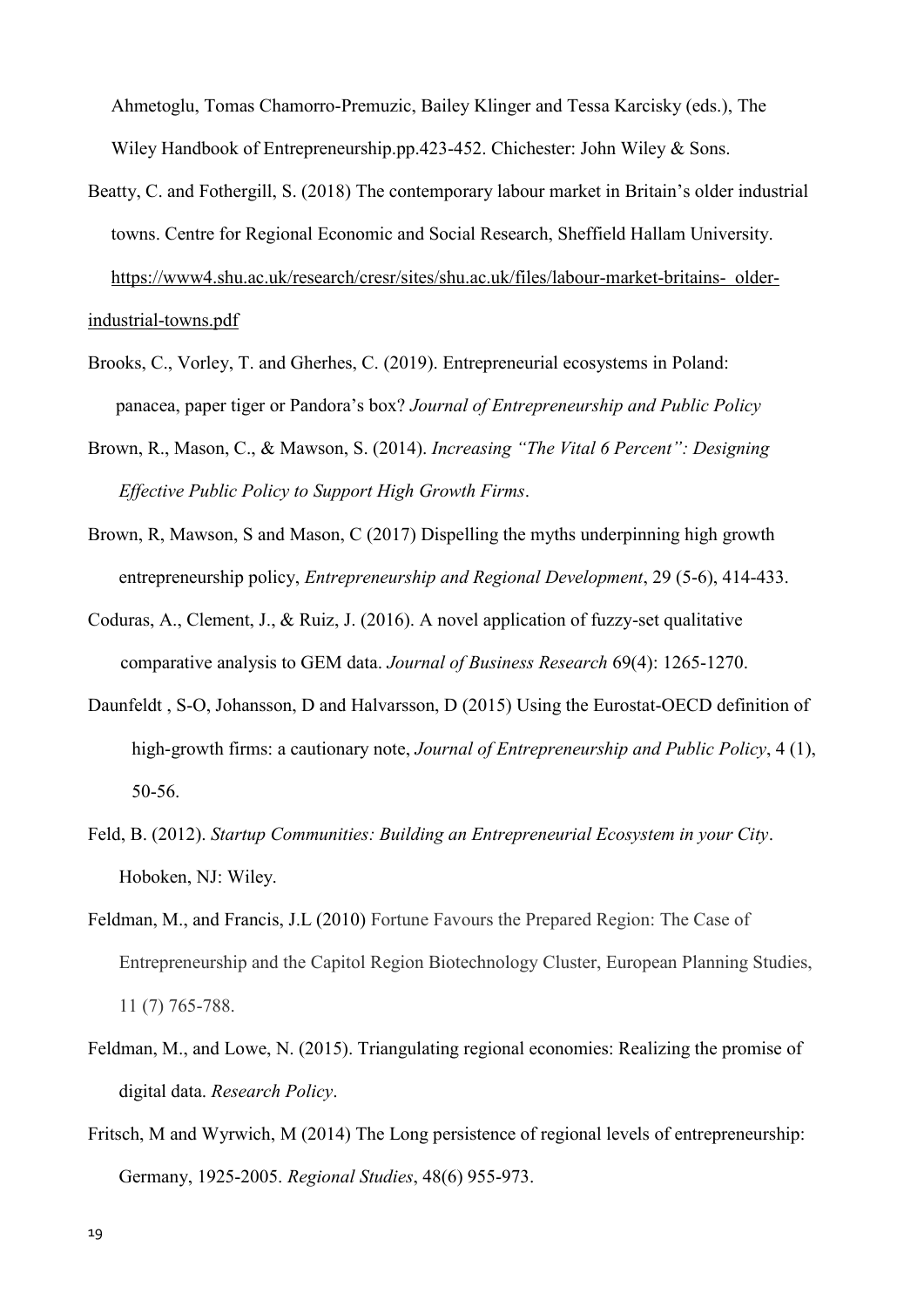- Huggins, R, Izushi, H, Prokop, D and Thompson, P (2015), Network evolution and the spatiotemporal dynamics of knowledge sourcing, *Entrepreneurship & Regional Development* 27 (7-8), 474-499.
- Isenberg, D. J. (2010). The Big Idea: How to Start an Entrepreneurial Revolution. *Harvard Business Review*, *88*, 40–50.
- Isenberg, D. J. (2016). Applying the Ecosystem Metaphor to Entrepreneurship: Uses and Abuses. *The Antitrust Bulletin* 6(4) 564-573.
- Katz, B., and Bradley, J. (2013). The Metropolitan Revolution: How Cities and Metros Are Fixing Our Broken Politics and Fragile Economy (Reprint edition). Brookings Institution Press.
- Kania, J., and Kramer, M. (2011). Collective Impact. *Stanford Social Innovation Review*, Winter 2011, 36-41 .
- Martin, R. and Sunley, P. (2003) Deconstructing Clusters: Chaotic Concept or Policy Panacea? *Journal of Economic Geography 3(1):5-35*
- Mason, C., Cooper, S., and Harrison, R. T. (2002). The role of venture capital in the development of high technology clusters: the case of Ottawa. In R. Oakey, W. During, & S. Kauser (Eds.), *New Technology-Based Firms in the New Millennium, Volume II* (pp. 261-278). (New Technology Based Firms in the New Millennium). Bingley: Emerald Publishing Limited.
- Mason, C, Botelho, T and Harrison, R. (2019) The changing nature of angel investing: some research implications, *Venture Capital: an international journal of entrepreneurial finance*, 21 (2-3) 177-194.
- Mason, C. M., & Brown, R. (2014). *Entrepreneurial Ecosystems and Growth Oriented Entrepreneurship*. OECD.
- McAdam, M, Harrison, RT and Leitch, C M (2019) Stories from the field: women's networking as gender capital in entrepreneurial ecosystems, Small Business Economics, 53, 459–474.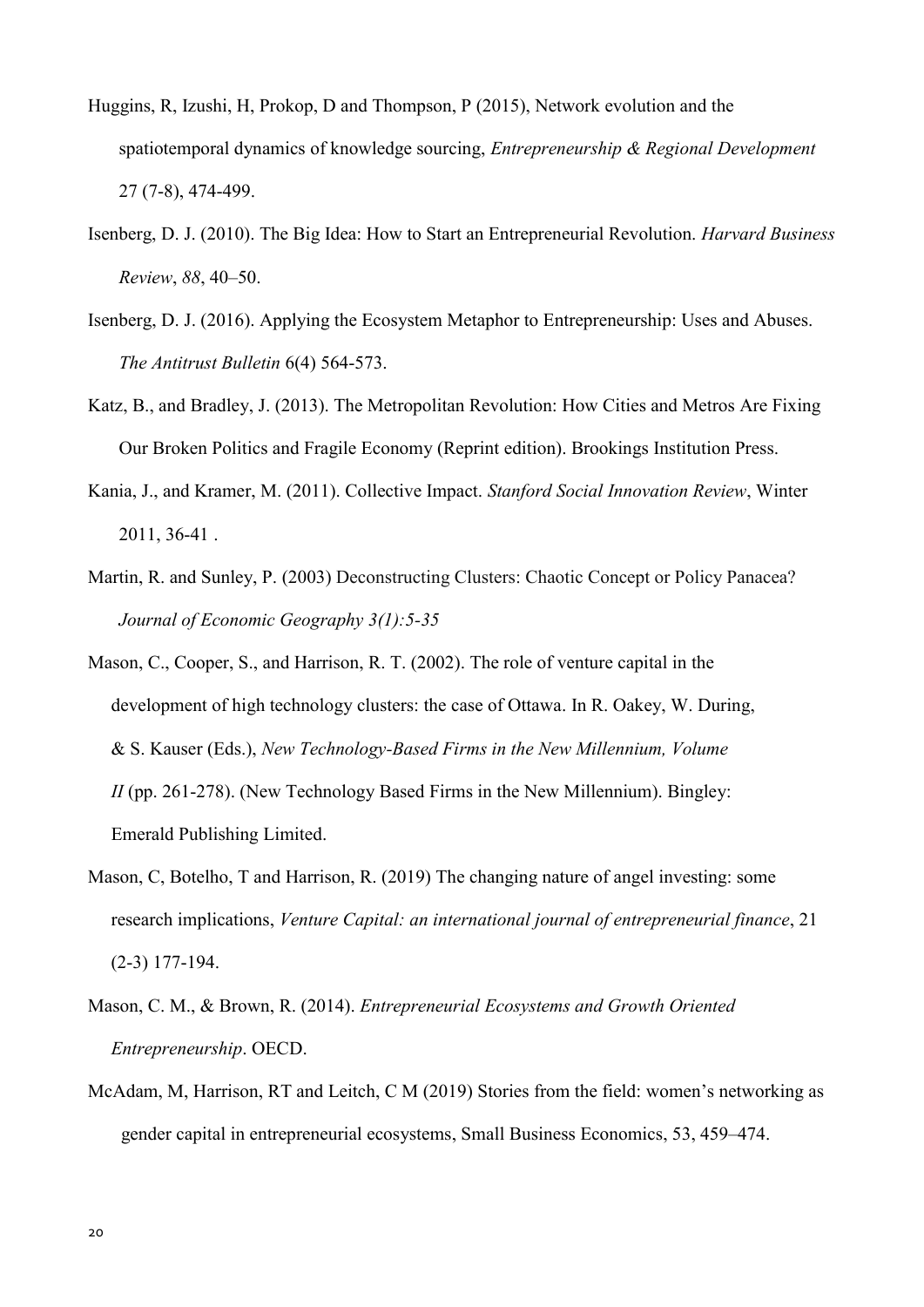- Motoyama, Y., and Watkins, K. (2014). *Examining the Connections within the Startup Ecosystem: A Case Study of St. Louis*. Kansas City, Missouri.
- Nathan, M., and Rosso, A. (2015). Mapping digital businesses with big data: Some early findings from the UK. *Research Policy*, *44*(9), 1714–1733.
- Nishizawa, A and Gibson, D (2018) Launching a Tech-based economy: Similarities and differences across national context: Austin, TX and Tsuruoka, Japan. Interdisciaplinary Journal of Economics and Business Law, 7 (1), 50-70.
- Okamuro, H, Nishimura, J and Kitagawa, F. (2019) Multilevel policy governance and territorial adaptability: Evidence from Japanese SME innovation programmes, *Regional Studies* 53(6) 803-814
- OECD. (2010). High-Growth Enterprises. OECD Publishing. <http://doi.org/10.1787/9789264048782-en>
- Potter, J. and Lawton Smith, H (2019) 4. Smart Specialisation in Eastern Europe: Insights from two lagging Polish Regions, *Regional Studies Policy Impact Books*, 1:2, 43-53.
- Pugh, R, Soetanto, D. Jack, S and Hamilton, E (2019) Developing local entrepreneurial ecosystems through integrated learning initiatives: The Lancaster case, *Small Business Economics*.
- Roundy, P. (2017) "Small town" entrepreneurial ecosystems: Implications for developed and emerging economies, *Journal of Entrepreneurship in Emerging Economies*. 9(3) 238-262.
- Spigel, B. (2017). The Relational Organization of Entrepreneurial Ecosystems. *Entrepreneurship Theory and Practice*, *41*(1), 49–72.
- Stam, E. (2015). Entrepreneurial Ecosystems and Regional Policy: A Sympathetic Critique. *European Planning Studies*, *23*(9), 1759–1769.
- Sternberg, R., von Bloh, J., and Coduras, A. (2019): A new framework to measure entrepreneurial ecosystems at the regional level. Zeitschrift für Wirtschaftsgeographie